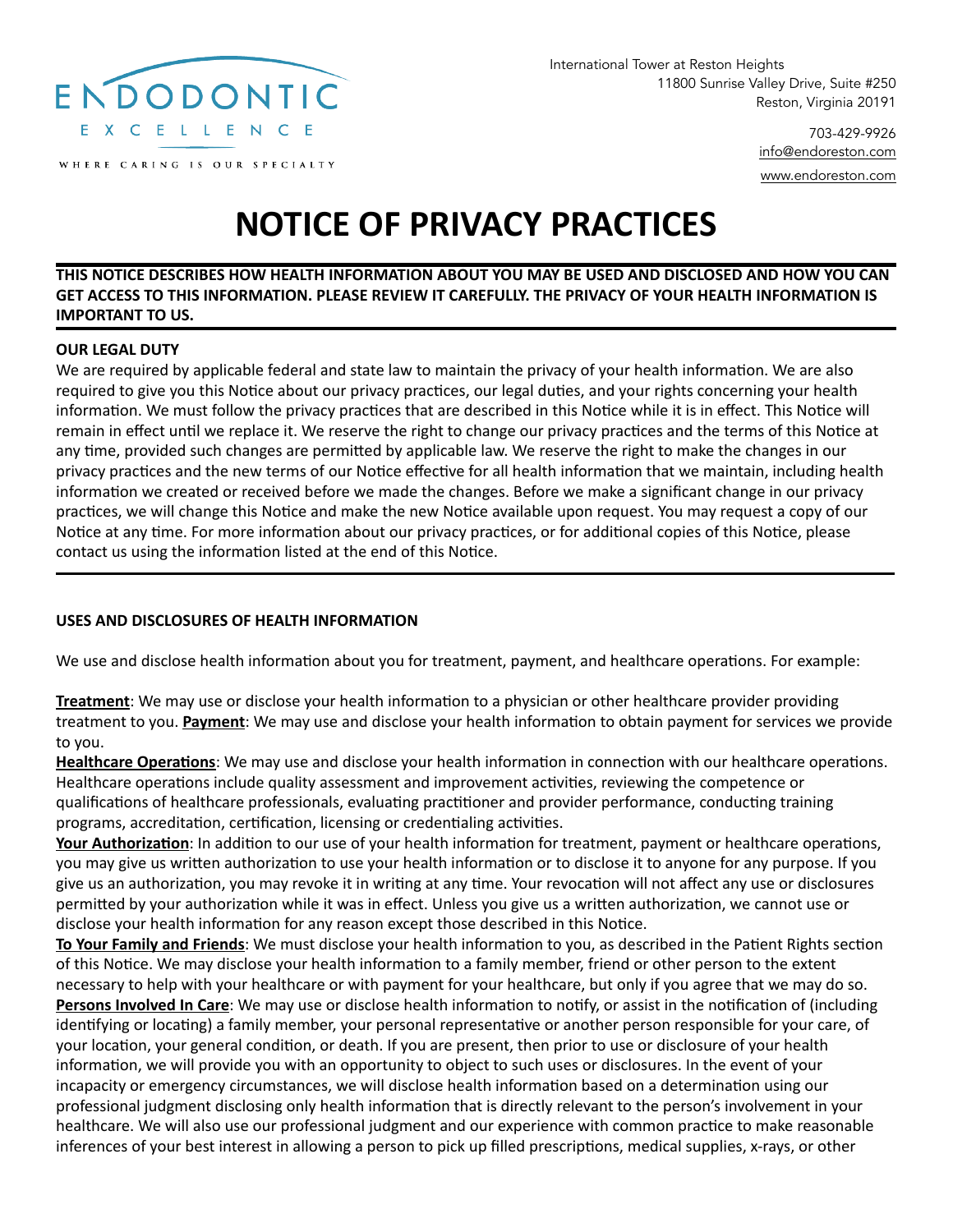

WHERE CARING IS OUR SPECIALTY

International Tower at Reston Heights 11800 Sunrise Valley Drive, Suite #250 Reston, Virginia 20191

> 703-429-9926 [info@endoreston.com](mailto:info@endoreston.com) [www.endoreston.com](http://www.endoreston.com)

similar forms of health information.

**Marketing Health-Related Services**: We will not use your health information for marketing communications without your written authorization.

**Required by Law**: We may use or disclose your health information when we are required to do so by law.

**Abuse or Neglect**: We may disclose your health information to appropriate authorities if we reasonably believe that you are a possible victim of abuse, neglect, or domestic violence or the possible victim of other crimes. We may disclose your health information to the extent necessary to avert a serious threat to your health or safety or the health or safety of others.

**National Security**: We may disclose to military authorities the health information of Armed Forces personnel under certain circumstances. We may disclose to authorized federal officials health information required for lawful intelligence, counterintelligence, and other national security activities. We may disclose to correctional institution or law enforcement official having lawful custody of protected health information of inmate or patient under certain circumstances. **Appointment Reminders**: We may use or disclose your health information to provide you with appointment reminders (such as voicemail messages, postcards, or letters).

### **PATIENT RIGHTS**

**Access:** You have the right to look at or get copies of your health information, with limited exceptions. You may request that we provide copies in a format other than photocopies. We will use the format you request unless we cannot practicably do so. You must make a request in writing to obtain access to your health information. You may obtain a form to request access by using the contact information listed at the end of this Notice. You may also request access by sending us a letter to the address at the end of this Notice. We will charge you a reasonable cost-based fee for expenses such as storage media, copies and staff time. If you request copies, we will charge you \$0.50 for each page, \$2.00 for each page for digital radiographs, \$15.00 for staff time to copy your health information, and postage if you want the copies mailed to you. If you request an alternative format, we will charge a cost-based fee for providing your health information in that format. If you prefer, we will prepare a summary or an explanation of your health information for a fee. Contact us using the information listed at the end of this Notice for a full explanation of our fee structure.

**Disclosure Accounting**: You have the right to receive a list of instances in which we or our business associates disclosed your health information for purposes, other than treatment, payment, healthcare operations and certain other activities. If you request this accounting more than once in a 12-month period, we may charge you a reasonable, cost-based fee for responding to these additional requests.

**Restriction:** You have the right to request that we place additional restrictions on our use or disclosure of your health information. We are not required to agree to these additional restrictions, but if we do, we will abide by our agreement, except in an emergency.

**Alternative Communication**: You have the right to request that we communicate with you about your health information by alternative means or to alternative locations. You must make your request in writing. Your request must specify the alternative means or location, and provide satisfactory explanation how payments will be handled under the alternative means or location you request.

**Amendment**: You have the right to request that we amend your health information. Your request must be in writing, and it must explain why the information should be amended. We may deny your request under certain circumstances.